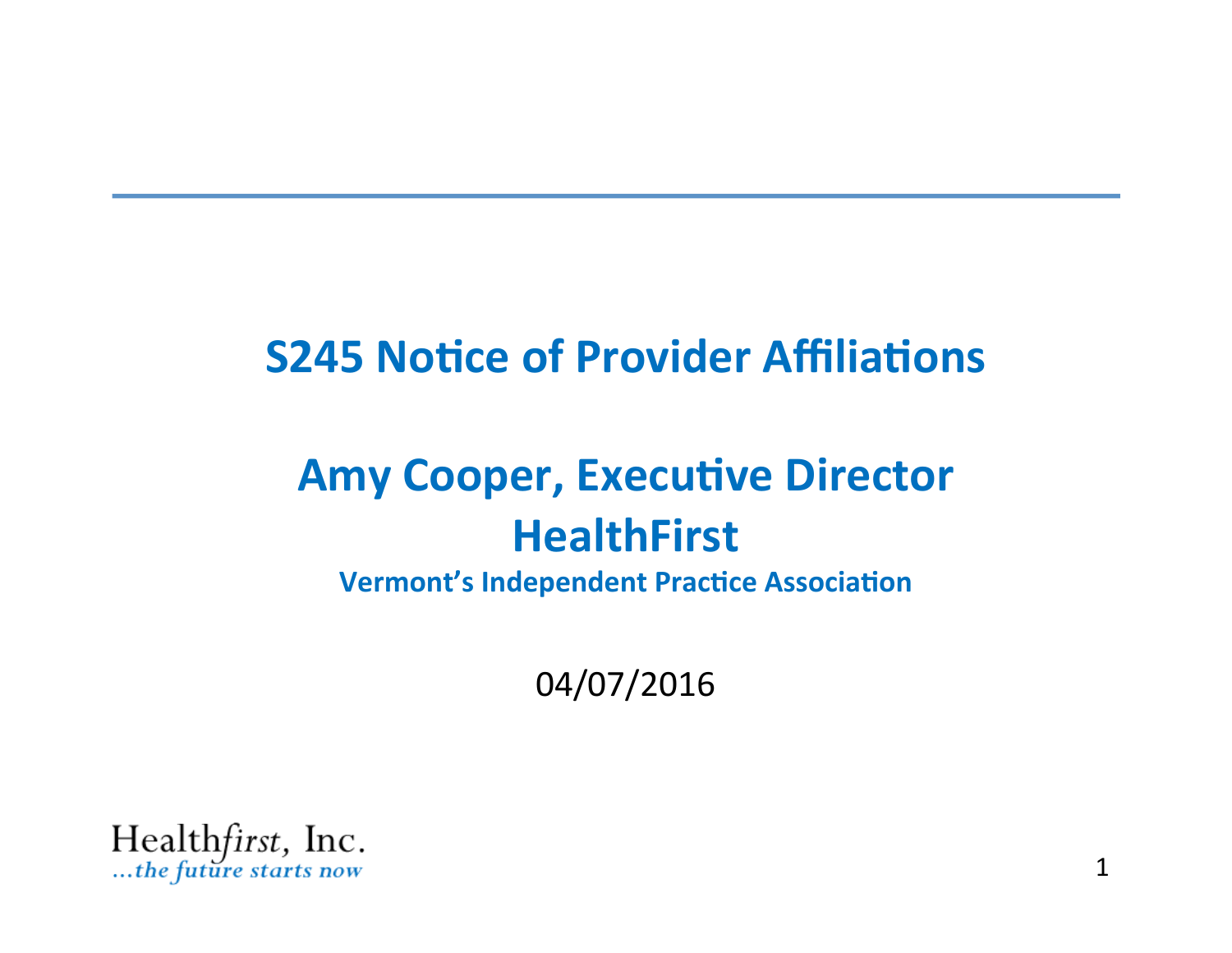## **About HealthFirst**

HealthFirst is Vermont's Independent Practice Association representing health care practitioners working at physician-owned practices throughout the state.

Key stats: 

- 72 Member Practices
- 34 Primary Care Sites
- 86 Primary Care and 73 Specialist Physicians
- Over 250 Practitioners, including 159 MDs/DOs, NPs, PAs and RNs
- Located across 10 counties: Addison, Bennington, Chittenden, Franklin, Lamoille, Orange, Rutland, Washington, Windham and Windsor

Many HealthFirst physicians participate in ACO Shared Savings and patientcentered medical home programs. Participation in such programs is not a requirement of joining HealthFirst.

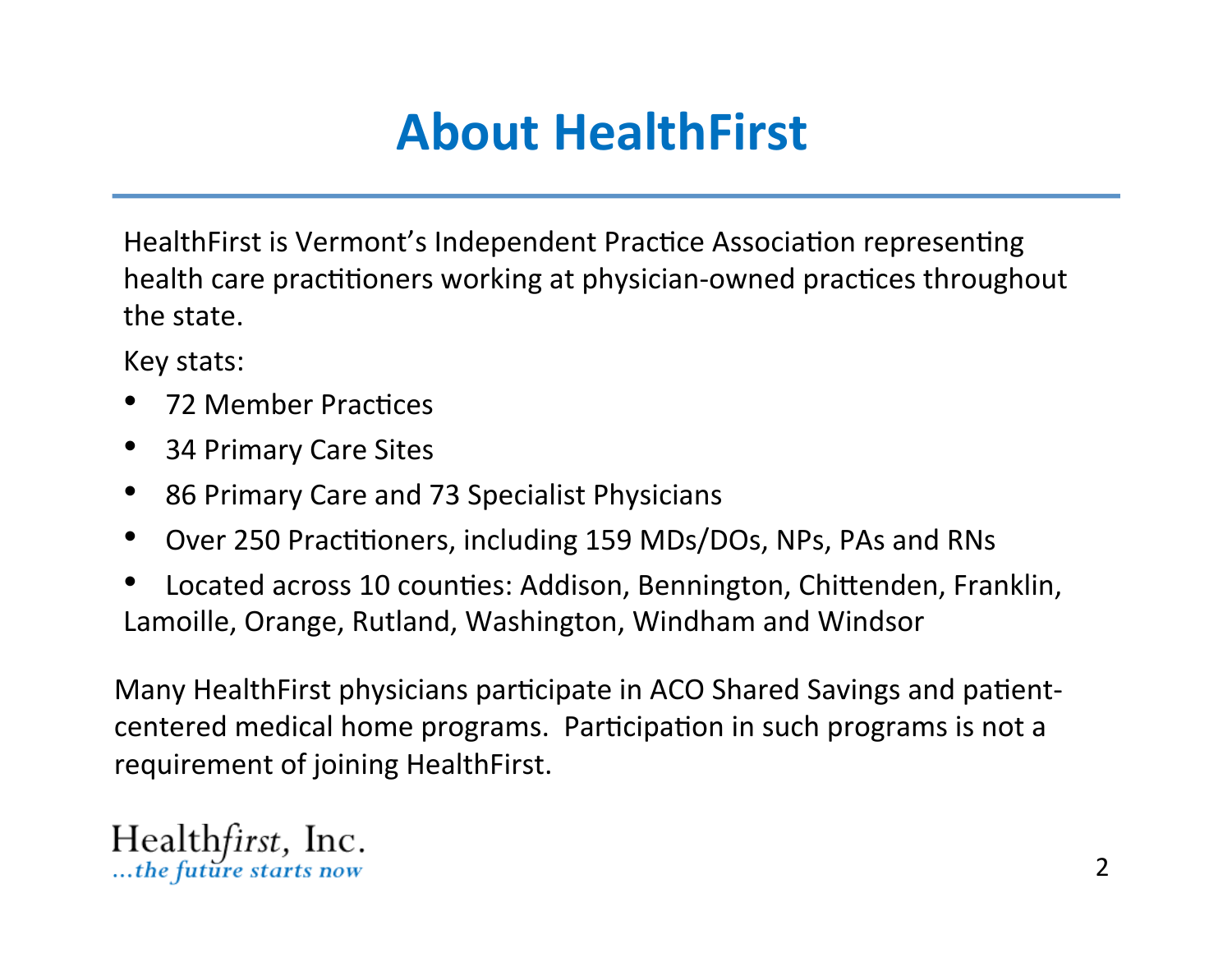## **Independent Practice Landscape**

- Nationally estimates show  $^{\sim}40\%$  60% of physicians are practicing in independent (physician-owned) practices
- In Vermont, approximately 20% of physicians are practicing in independent practices (best guess)
	- $\circ$  Assuming 1100 Hospital-Employed, from budget submissions
	- 100-150 in FQHCs, from their websites  $\circ$
	- 300 independents, from HF membership and other known  $\circ$ independents

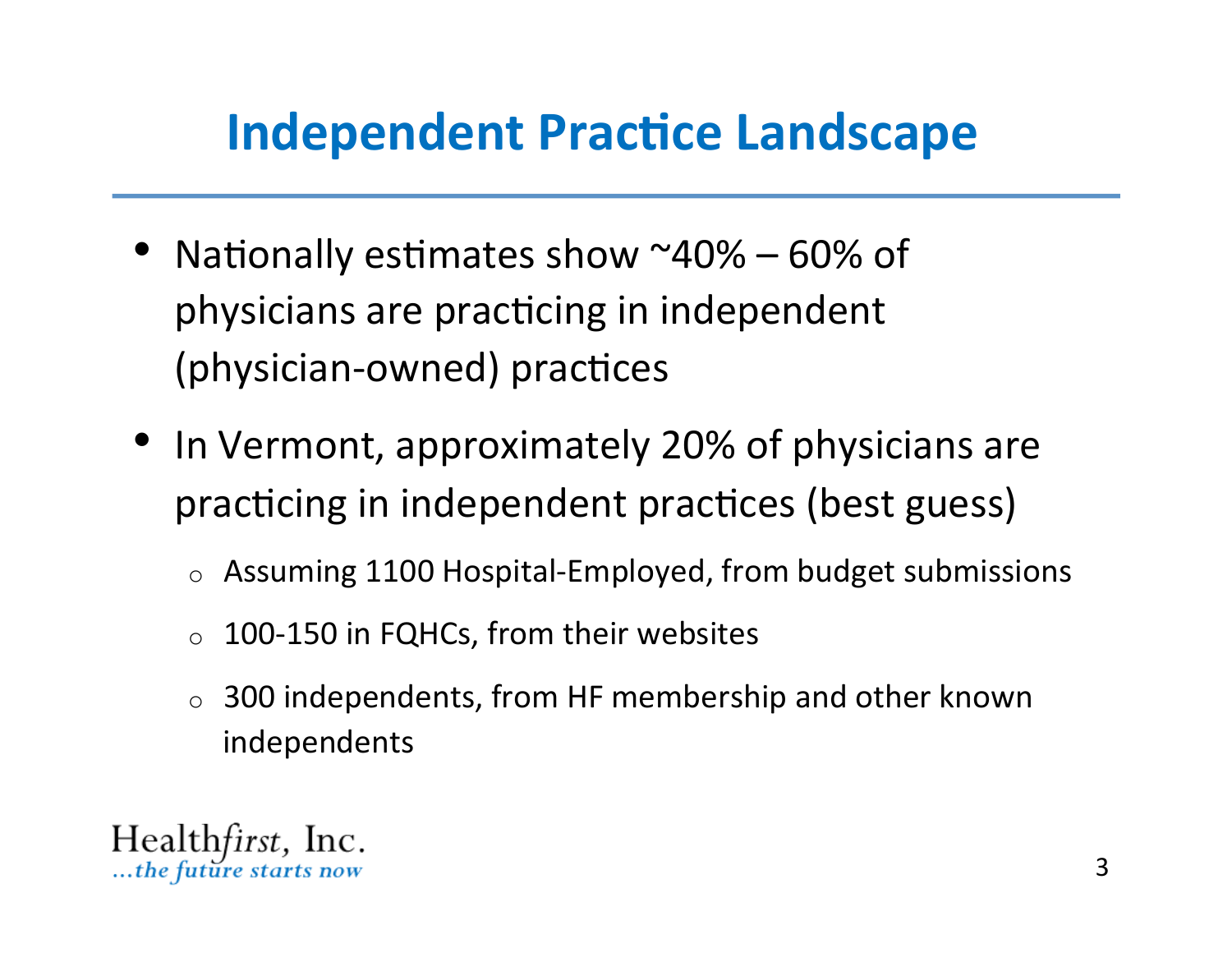## **Independent Practices Continue to Close**

- In January 2016, HealthFirst lost 11 primary care members (3 practices) in Franklin County
	- $\circ$  4 left the community, 5 joined NMC, 2 joined the FQHC
- In April/May 2016, HealthFirst loses 7 specialty care members
	- $\circ$  1 general surgeon leaving the state, 4 orthopedic surgeons join UVMMC, 2 orthopedic surgeons join CVMC

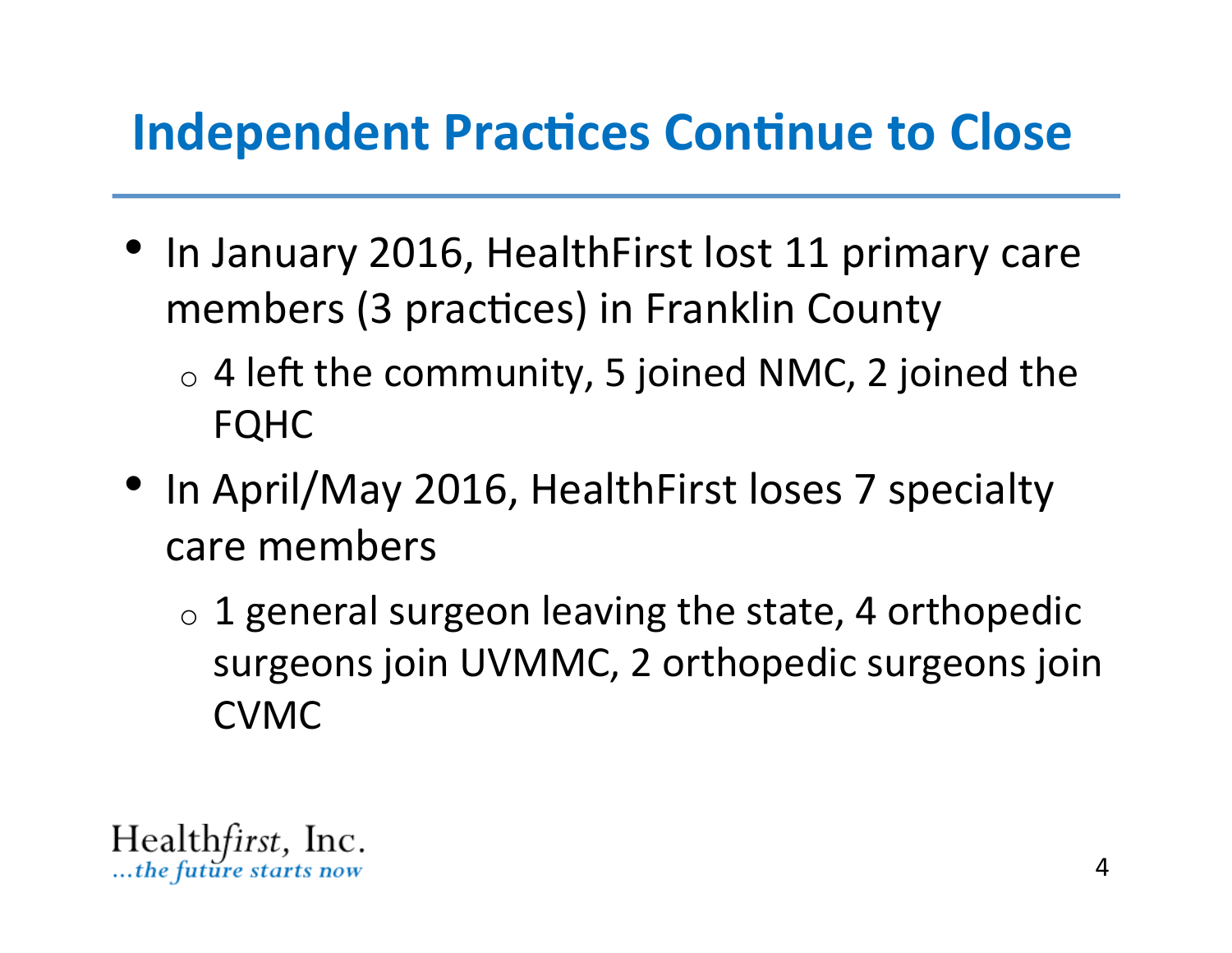# **Why Is It Hard to Have an Independent Practice in Vermont?**

- Relatively large portion of population on Medicaid and high % of independent doctors see Medicaid patients
	- $\circ$  95% according to HF and national surveys
- Lack of commercial insurance companies who want to contract with independent physician network

 $\circ$  BCBS has 70 – 80% market share

• Lack of physician-owned urgent care clinics and ambulatory surgery centers

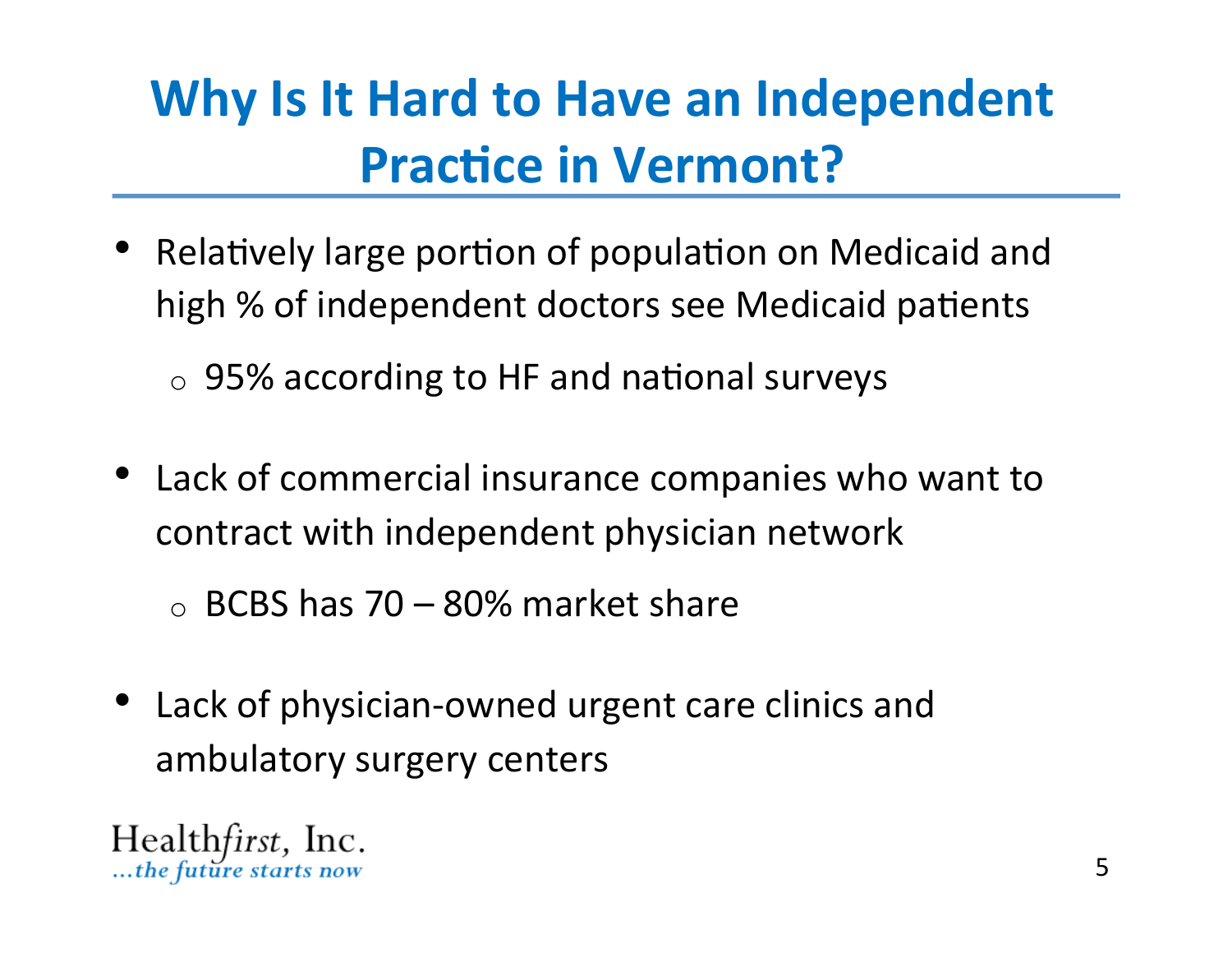# **What's So Great About Having Independent Practices?**

- **Innovators** 
	- $\circ$  First practice to achieve EHR "meaningful use," first Blueprint Pilot practices, first ACO was opened by independent practices in 2012
- Small and responsive to patients
	- $\circ$  Experimenting with open scheduling through the website, doulas/midwives on staff at ob practices, many procedures done conveniently "in office"
- Gives patients choices

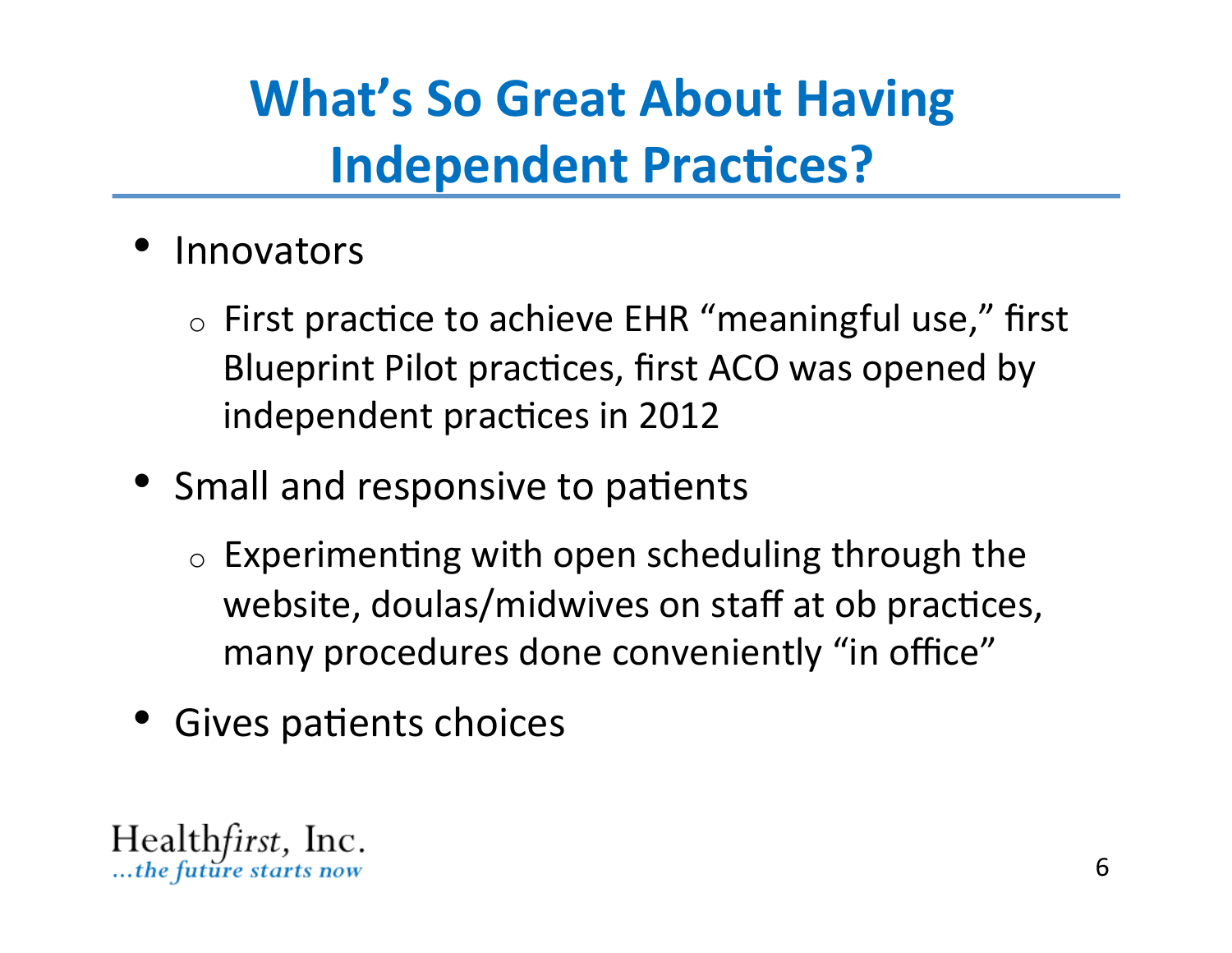## **Why HealthFirst Supports this Legislation**

- When an independent physician practice is acquired by a hospital, higher fees are charged for the same services
- Currently patients are not notified that higher charges may apply, but are often required to pay the higher fees out of pocket, if deductibles or co-insurance applies
- Patients have brought complaints and evidence of increased bills from hospital-affiliated practices to their doctors, who are our members
- Patients ought to be notified if they will have to pay more for the same service
- Patients ought to be notified when they have an option to visit a lower-cost provider (shared-decision making)

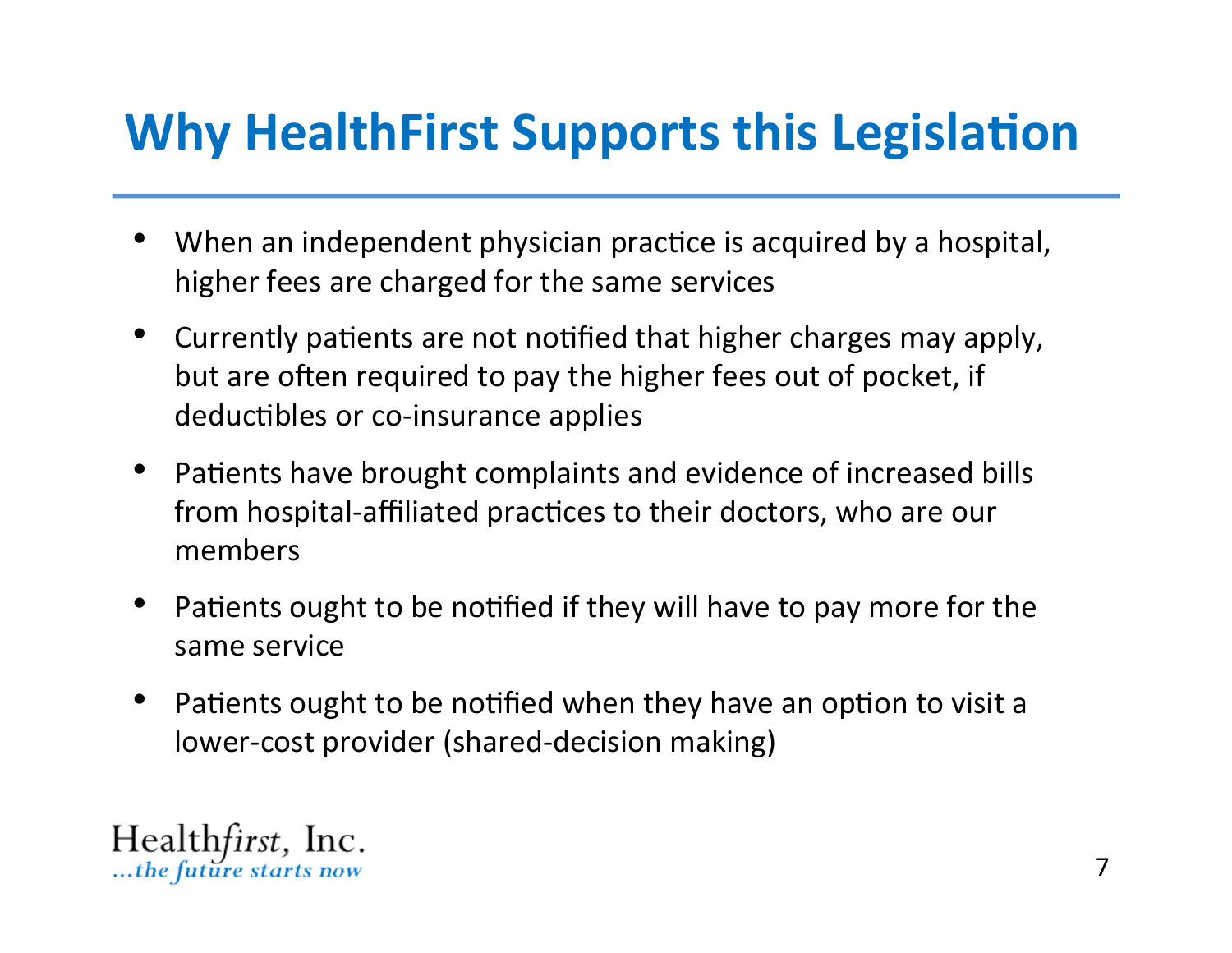# **Hospitals may charge additional fees to commercial and public payers**

| <b>Payment Source</b>                       | Independent<br><b>Physicians</b><br><b>Hospitals</b> |  | <b>Academic</b><br><b>Hospitals</b> |
|---------------------------------------------|------------------------------------------------------|--|-------------------------------------|
| <b>Professional Fees</b>                    |                                                      |  |                                     |
| <b>Commercial Payers</b>                    |                                                      |  |                                     |
| Medicare                                    |                                                      |  |                                     |
| Medicaid                                    |                                                      |  |                                     |
| <b>Facility Fees</b>                        |                                                      |  |                                     |
| <b>Commercial Payers</b>                    |                                                      |  |                                     |
| Medicare                                    |                                                      |  |                                     |
| Medicaid                                    |                                                      |  |                                     |
| <b>Medical Education Payments</b>           |                                                      |  |                                     |
| Medicare DIRECT Grad Med Education payments |                                                      |  |                                     |
| Medicare INDIRECT GME augmentation          |                                                      |  |                                     |
| Medicaid Fixed Annual Payment to UVMMC      |                                                      |  |                                     |
| <b>Medical School Tuition from Students</b> |                                                      |  |                                     |
| Medical School Endowment + Donations        |                                                      |  |                                     |

- Independent physicians are a critical component of a high-quality, lower cost health care system
- Hospitals may also bill commercial insurers separately for ancillary services provided concurrently with doctor's office visits
- 95% of independent physicians in VT see patients with all insurance and the uninsured, often with sliding fee schedules and no ability to "cost-shift"
- Independent physicians also teach medical students voluntarily

#### PROFESSIONAL FEES ONLY ARE COMPARED ON THE FOLLOWING SLIDES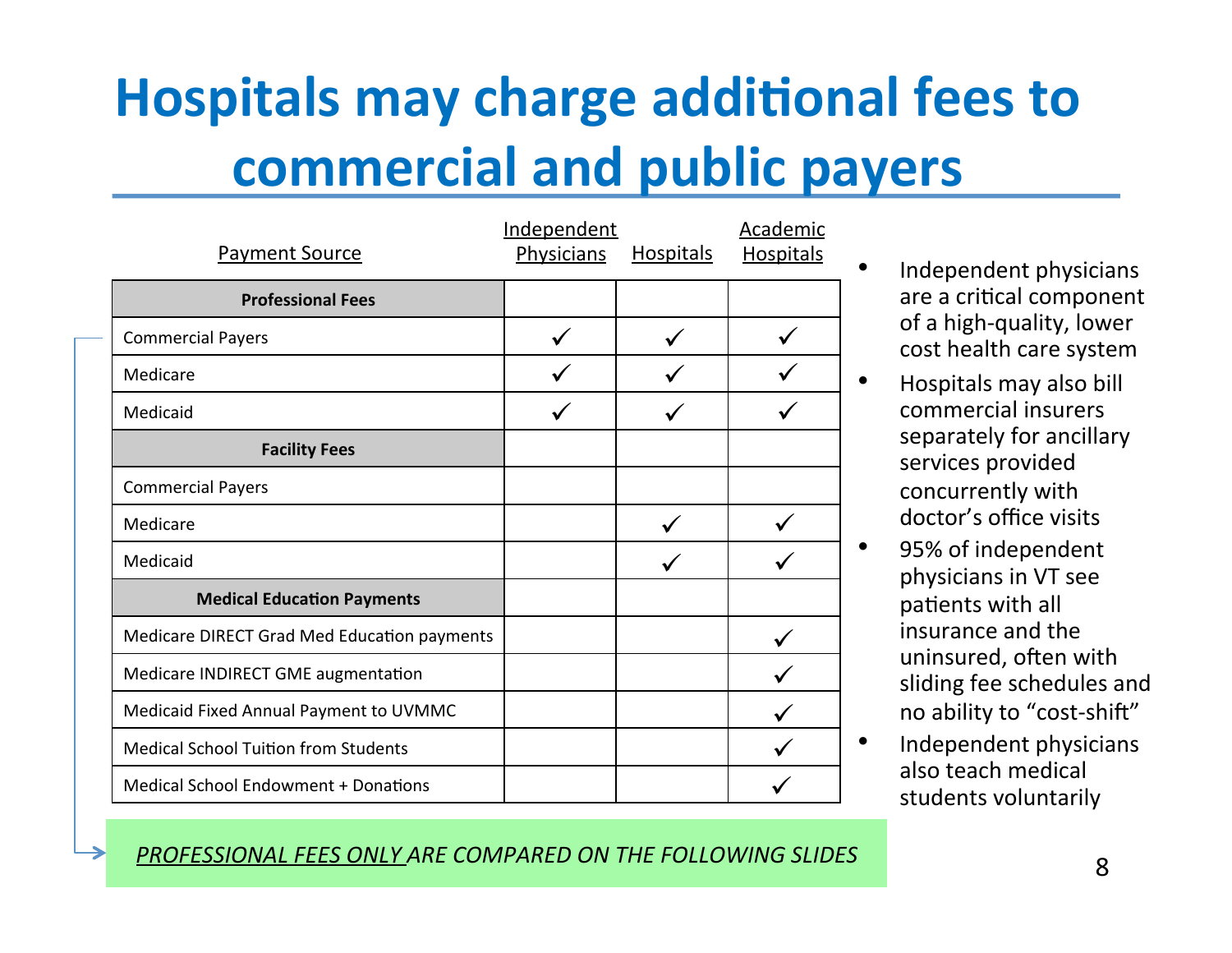### **BCBS of Vermont pays UVMMC-affiliated practices twice as much for primary care services**

#### **2014 Data from Blue Cross Member Website**

| Common PC<br><b>CPT Codes</b> | Description                              | Ind.<br>Physician | UVMMC-<br><b>Affiliated Practice</b> | VAR % |
|-------------------------------|------------------------------------------|-------------------|--------------------------------------|-------|
| 99213                         | 15 minute low complexity<br>office visit | \$78.00           | \$177.00                             | 227%  |
| 99214                         | 25 minute moderate<br>complexity visit   | \$117.00          | \$261.00                             | 223%  |
| 90471                         | Vaccine Admin                            | \$25.00           | \$43.00                              | 172%  |
| 99396                         | Preventive Exam                          | \$149.00          | \$307.00                             | 206%  |
| 90472                         | Additional vaccine admin                 | \$15.00           | \$46.00                              | 307%  |
| 99395                         | Preventive and screening                 | \$135.00          | \$287.00                             | 213%  |
| 87880                         | <b>Rapid Stress Test</b>                 | \$25.00           | \$49.00                              | 196%  |

**Comparing Professional Fees ONLY** for these *codes* 

**Average Variation** 220%

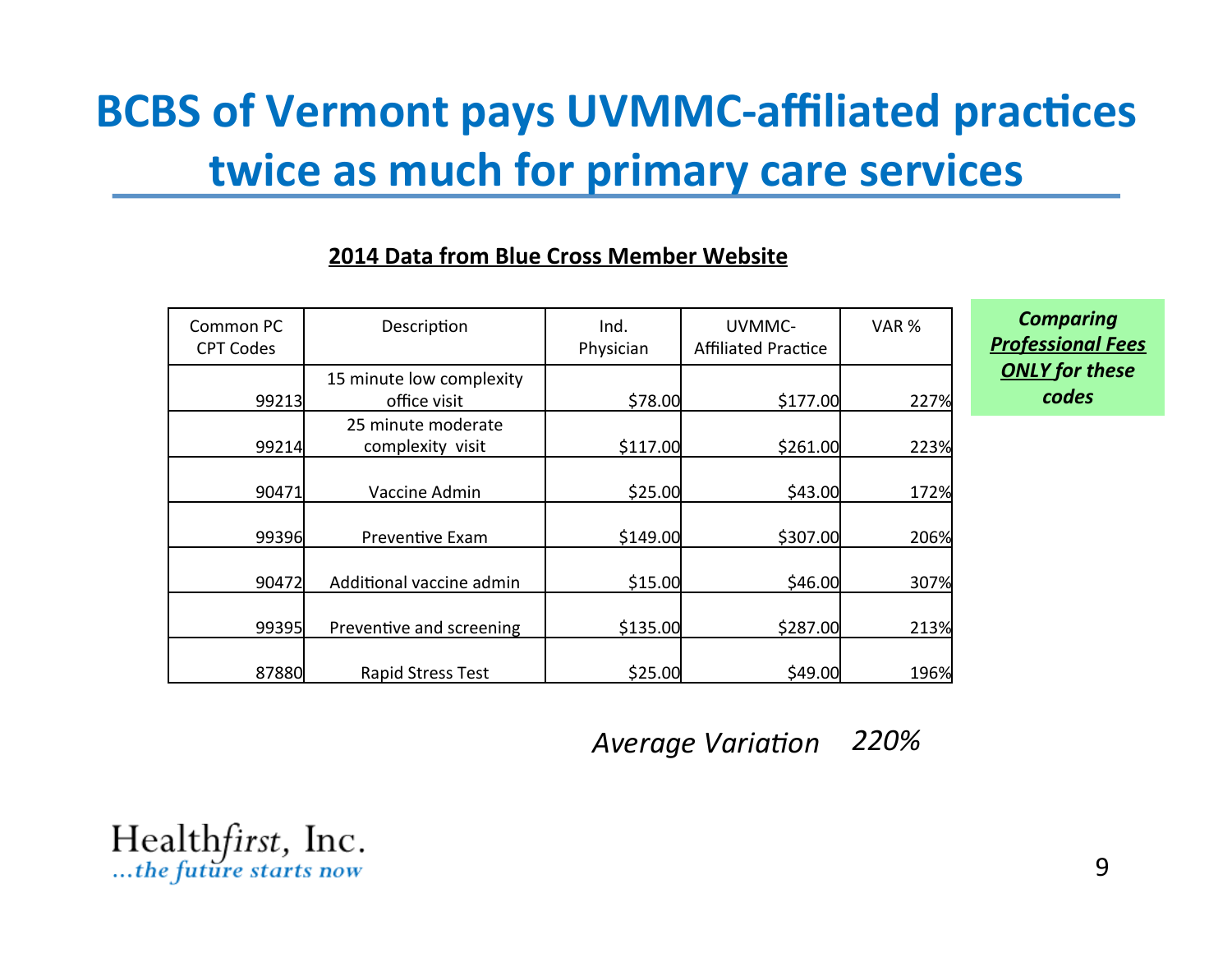# **Payment Variations in Specialty Codes are Even More Severe**

### **2014 Data of Specialty Procedural Codes From BCBS Website**

**Comparing Professional Fees ONLY** for these *codes* 

| <b>CPT Code</b> | Specialty                                                                  | Ind.<br>Physician | Academic<br>Hospital | VAR % |
|-----------------|----------------------------------------------------------------------------|-------------------|----------------------|-------|
| 45378           | Gastroenterology - Dx Colonoscopy                                          | \$584             | \$1,356              | 232%  |
| 45385           | Gastroenterology - Colonoscopy with removal of tumor,<br>polyp, or lesions | \$765             | \$1,819              | 238%  |
| 20610           | Pain Med - Drain and/or injection of major joint or bursa                  | \$116             | \$235                | 203%  |
| 92012           | Opthamology - Eye Exam Est Patient                                         | \$84              | \$278                | 331%  |
| 11000           | Dermatology - Skin Biopsy Single Lesion                                    | \$109             | \$349                | 320%  |
| 17000           | Dermatology - Destruction Of Premalignant Lesion                           | \$83              | \$273                | 329%  |





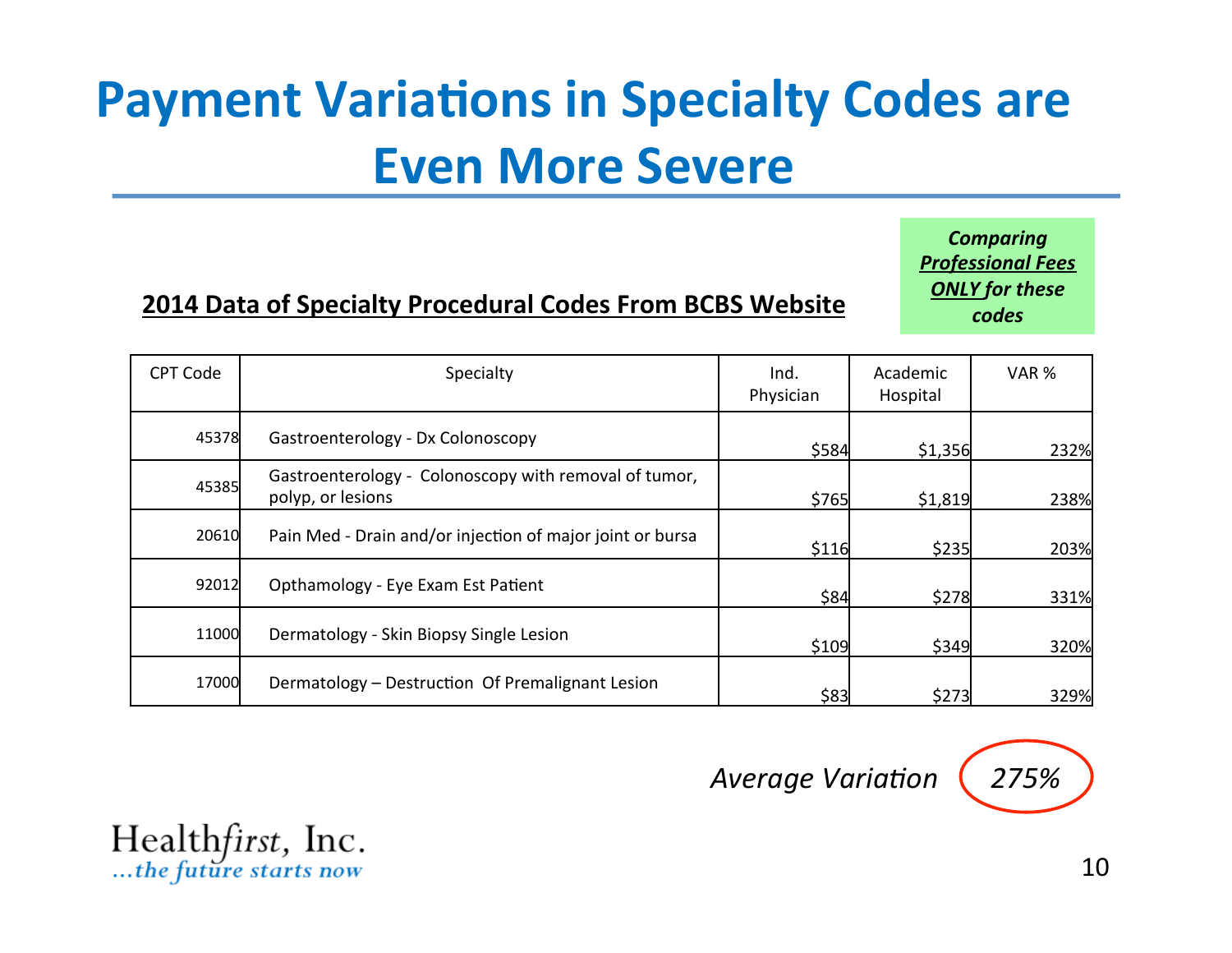## **For More Information...**

- For national studies documenting increases in commercial premiums and total costs see please HealthFirst's Public Comment on GMCB FY2017 Hospital Budget Guidance
	- o HF\_GMCB\_hospital\_consolida8on\_public\_comment\_02\_10\_2016.pdf
- For discrepancy in Medicare Payments to Hospital-owned practices based on professional and facility fees, please see the above:
	- $\circ$  Reference 5 "Medicare: Increasing Hospital-Physician Consolidation Highlights Need for Payment Reform." U.S. Government Accountability Office, December 2015